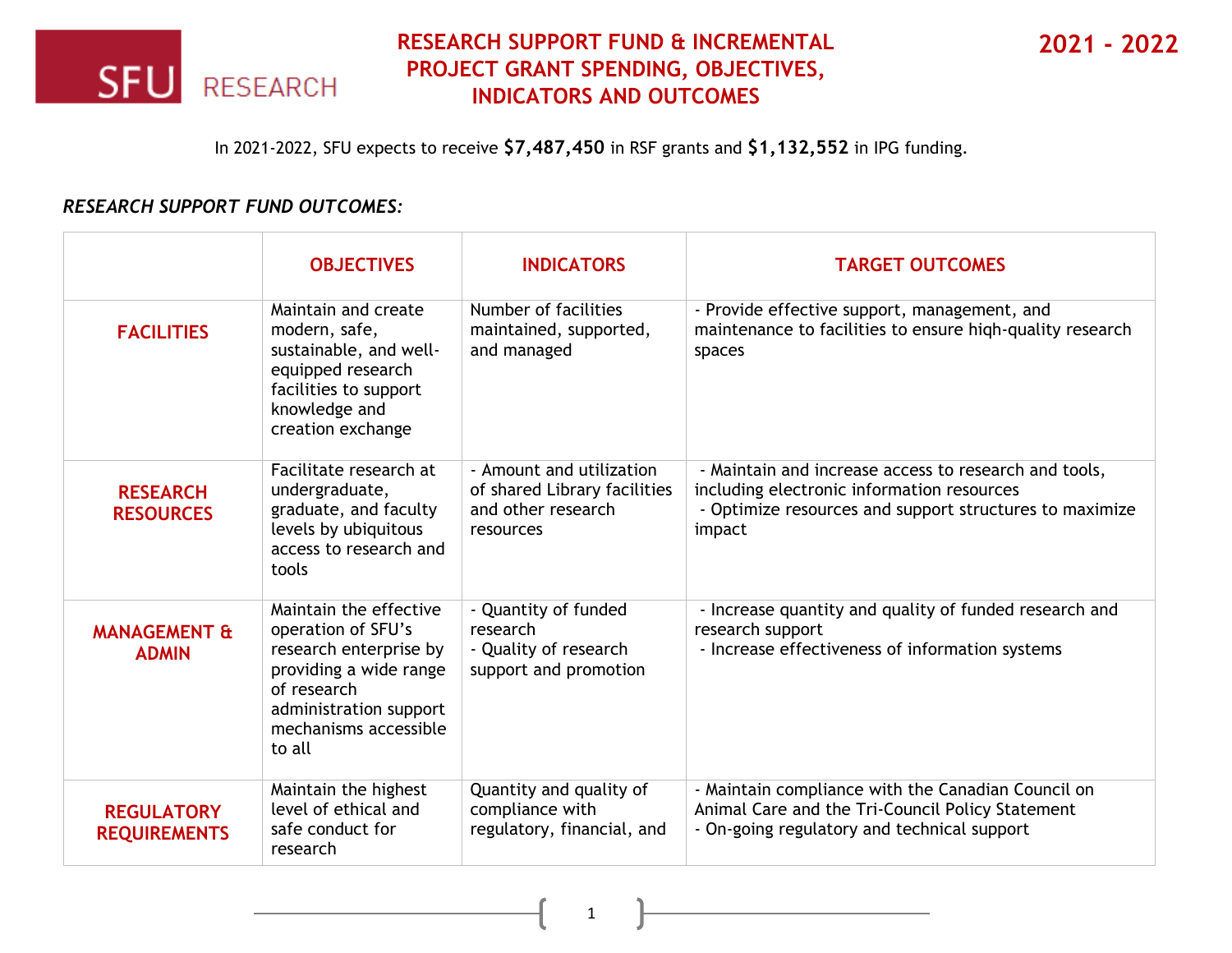|                                                                                         |                                                                                                                                                                                      | funding agency<br>requirements                                                                       |                                                                                                                       |
|-----------------------------------------------------------------------------------------|--------------------------------------------------------------------------------------------------------------------------------------------------------------------------------------|------------------------------------------------------------------------------------------------------|-----------------------------------------------------------------------------------------------------------------------|
| <b>INTELLECTUAL</b><br><b>PROPERTY &amp;</b><br><b>KNOWLEDGE</b><br><b>MOBILIZATION</b> | Transfer the results of<br>our research to the<br>broader society,<br>including policy-<br>makers, civil society<br>leaders and the<br>community, for social<br>and economic benefit | Increase in intellectual<br>property, technology<br>transfer, and knowledge<br>mobilization activity | - Quantity and quality of IT/tech transfer activity<br>- Recognition and promotion of SFU research and<br>scholarship |

## *INCREMENTAL PROJECT GRANT OUTCOMES:*

| <b>IPG PROJECT AREA</b>                                                                                                                | <b>PROJECT TITLE</b>                                                       | <b>OUTPUT</b><br><b>(INVESTMENT OF</b><br><b>IPG GRANT FUNDS)</b>                                   | <b>PERFORMANCE</b><br><b>OBJECTIVE</b>                                                                                                                                                                                                                                                   | <b>PERFORMANCE</b><br><b>INDICATOR</b>                                                              | <b>TARGET OUTCOME</b>                                      |
|----------------------------------------------------------------------------------------------------------------------------------------|----------------------------------------------------------------------------|-----------------------------------------------------------------------------------------------------|------------------------------------------------------------------------------------------------------------------------------------------------------------------------------------------------------------------------------------------------------------------------------------------|-----------------------------------------------------------------------------------------------------|------------------------------------------------------------|
| <b>INFORMATION</b><br><b>RESOURCES,</b><br><b>INCLUDING DIGITAL</b><br><b>RESOURCES, OPEN</b><br><b>ACCESS AND</b><br><b>DATABASES</b> | Research<br>Administration<br><b>Information Utility</b><br><b>Systems</b> | \$370,000 invested to<br>develop and implement<br>new research<br>administration utility<br>systems | Develop and<br>implement custom-<br>designed software<br>solutions, or utility<br>systems, to improve<br>administrative data,<br>administrative<br>training, statistics<br>and record-keeping,<br>introduce<br>automation, and<br>improve analytics and<br>communication<br>capabilities | - Number of new<br>modules/systems<br>designed<br>- Number of new<br>modules/systems<br>implemented | Design and<br>implement several<br>new modules/<br>systems |